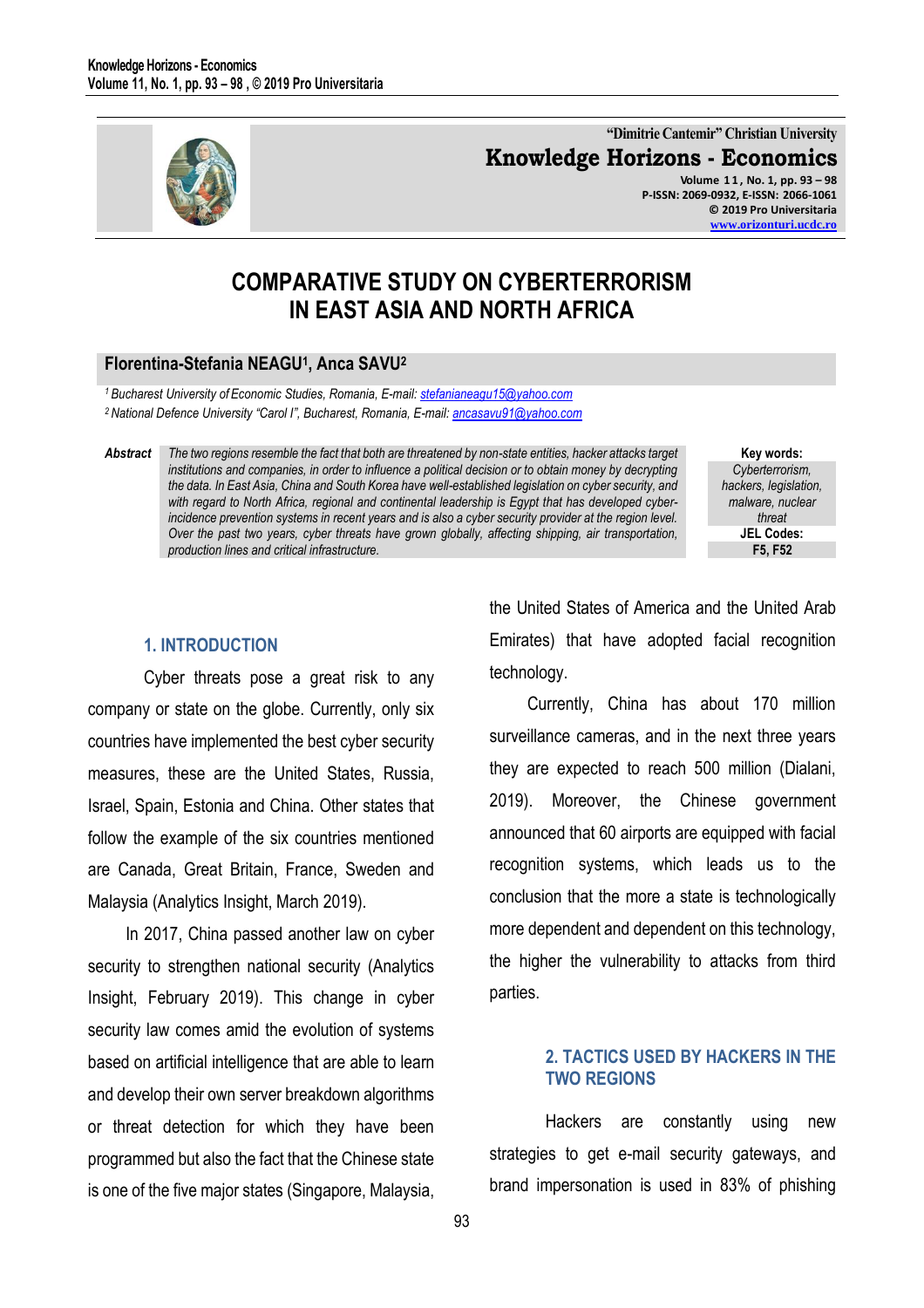attacks, while one in three email compromises are launched through accounts Gmail. A common form of blackmail is represented by scams, which represent 10% of all phishing attacks. Multinational employees are twice as likely to be the target of this type of blackmail.

US Company Barracuda has made a report analyzing more than 300,000 emails, identifying three major types of attacks: brand impersonation that involves creating an email or social media account by assuming the identity of a known company, compromising the email addresses of companies and blackmail.

These attacks are popular and are constantly evolving, those who use them are constantly diversifying their tactics to avoid detection by target companies or authorities. Creating Microsoft's fake accounts is one of the most common techniques used by hackers to take control of official email addresses. This tactic has a high level of success especially for those who read their service emails on the phone (Help Net Security, 2019).

As can be seen in Figure 1, the types of malware used by hackers are very diverse and very difficult to combat.



*Figure 1.* **Types of malware used on companies in both regions**

*Source:* Author's own processing based on Comodo Report

Cyber space is an attractive environment for the new generation of terrorists, due to anonymity, psychological impact and its potential to cause massive damage. Numerous studies have been carried out by researchers from Europe, the Middle East and North America on analyzing illicit activities

and cyber terrorism. However, there are limited studies on regions such as Southeast Asia, East Asia. Southeast Asia faces very real threats from the Islamic State. Fears are on the rise because Southeast Asia is hosting booming economies and a growing number of people adopting digital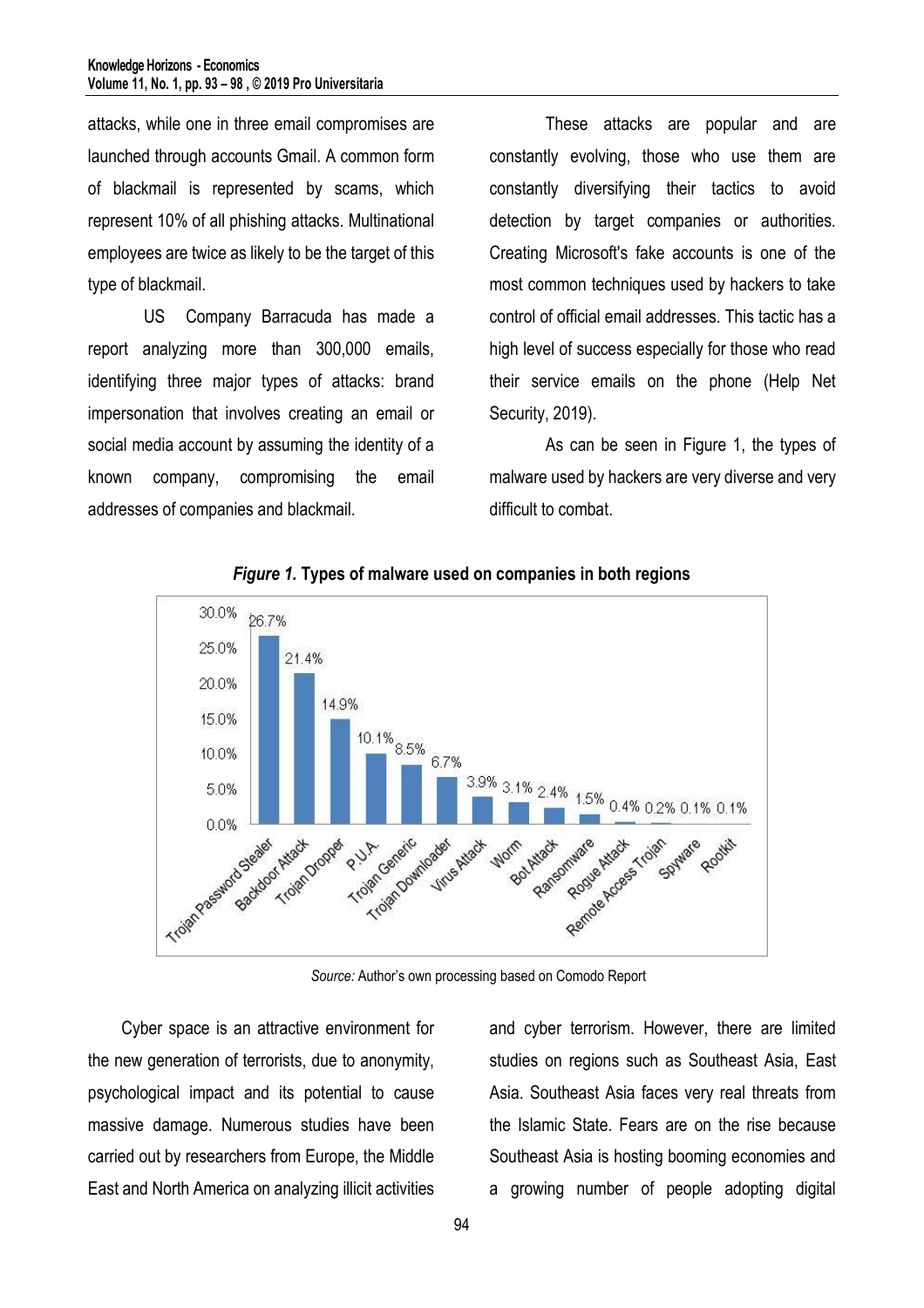technology, making them vulnerable to cyber attackers. Prime Minister Lee Hsien Loong predicted the opening of the Southeast Asian Nations Association (ASEAN) summit in Singapore that digitization has made the countries more vulnerable to cyber attacks (Law, 2018).

Governments in the Asia Pacific region are strengthening their cyber weapons in the fight against the Chinese cyber war targeting their countries. According to FireEye, the number of Asia-Pacific countries that have adopted offensive cyber skills has risen from four - China, North Korea, Pakistan and India to at least 14.

Experts say China has seen a sharp increase in cyber attacks across the region in the past two years, partly as a result of the Beijing 2015 negotiations with the US to refrain from cyberspying. After signing this agreement, China has redirected its attention to Asia, according to Samm Sacks, a computer science specialist in China, at the Center for Strategic and International Studies. But the US trade representation said Beijing is not respecting the 2015 agreement, with espionage over the US being bigger than during the Cold War.

As regional countries have modernized, they have increasingly relied on web-based technologies to enable them to use their resources more efficiently. This virtual process reflected the uneven pattern of economic development found in East Asia. Countries such as Japan, South Korea and Singapore are more technologically advanced than other countries such as China, Indonesia, Malaysia, the Philippines and Thailand, but even more advanced than countries such as Brunei, Cambodia, Laos , Myanmar or Vietnam (Korean National Police Agency, 2008). However, the infrastructure of all other except the first set of regional countries is rudimentary compared to more developed countries in Europe and North America.

The need to respond to this security challenge can be seen in increasing the exposure of East Asian network users to cyber attacks. In Japan, for example, the number of cybercrime discovered by the police in 2004 increased by 13% from the previous year. A similar trend is also found in South Korea, where identity fraud and hacking are the most common cybercrime techniques (Stone, 2005). In addition to this, the nature of threats is also much more sophisticated. These range from scamming pshishing scams to spam, viruses and other malware that allows offenders to take remote control, for example, China, ranked second after the US in terms of its forms of activity malicious behavior (Symantec, 2007).

For some, such as Japan or South Korea, Internet connections are common and there is a rapid adaptation to new technologies. In other countries like Laos or Vietnam, the presence of the Internet is very limited. Differences in Internet connectivity have a direct correlation with the state's economy, with its modernization and integration into global development processes. These factors have a direct effect on the types of cyber security challenges. These differences form the approaches of East Asian countries to cyber security issues.

In Table 1 are shown laws governing on cyber terrorism and cyber crime in East Asia.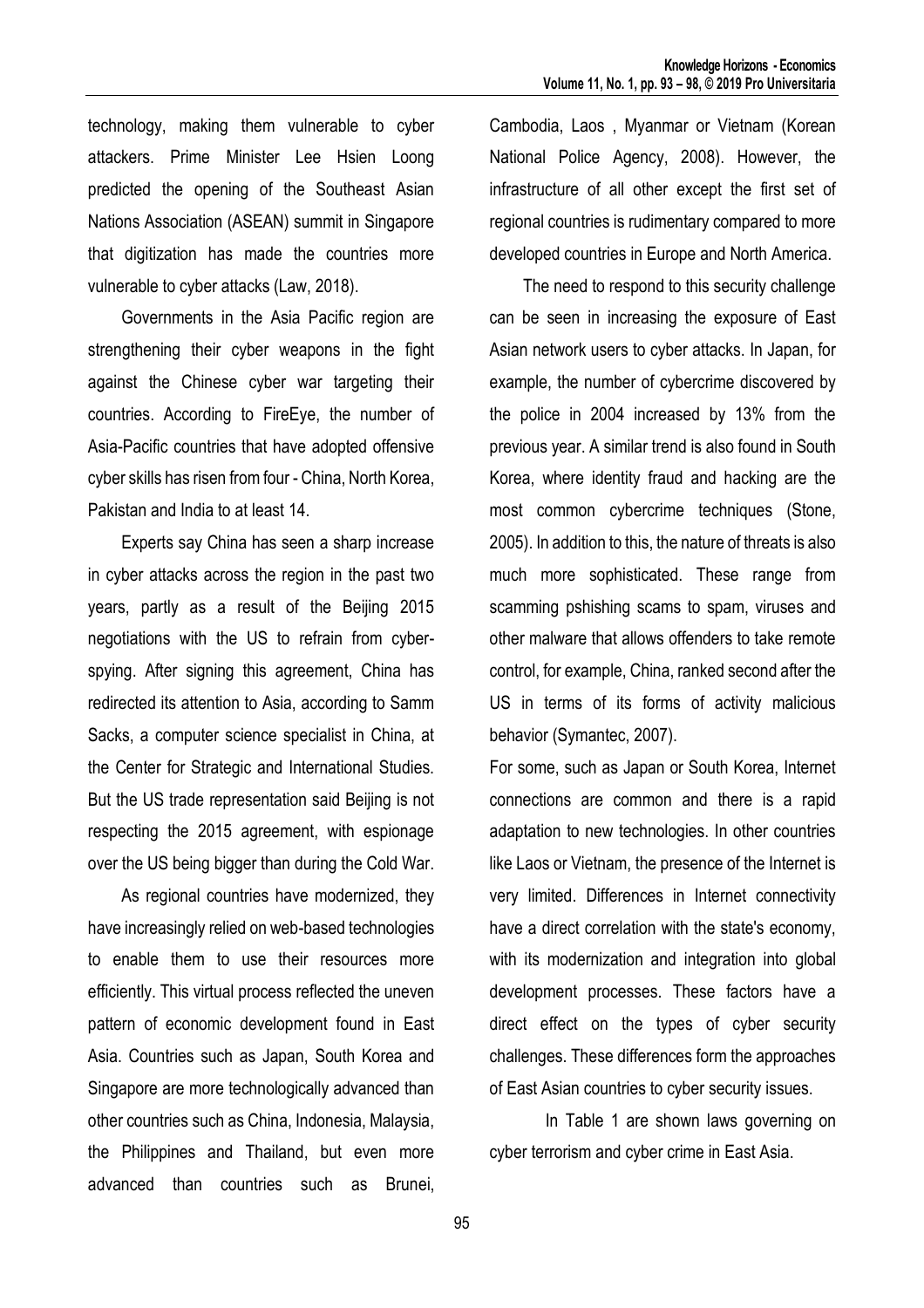|                                                        | East Asia                                                                          |                                                                |                      |                                                   |             |                                                         |  |  |  |  |
|--------------------------------------------------------|------------------------------------------------------------------------------------|----------------------------------------------------------------|----------------------|---------------------------------------------------|-------------|---------------------------------------------------------|--|--|--|--|
|                                                        | China                                                                              | Taiwan                                                         | Japan                | Mongolia                                          | North Korea | South Korea                                             |  |  |  |  |
| Legislation on<br>Cyber<br><b>Security</b>             | Cyber<br>Security<br><b>Basic Law</b><br>ofthe<br>People's<br>Republic<br>of China | Information and<br>Communication<br>Security<br>Management Act | <b>Basic</b><br>Act, | Cybersecurity Draft of Cyber Security<br>ACT 2013 |             | National Cyber Security<br><b>Management Regulation</b> |  |  |  |  |
|                                                        | $1$ -Jun-17                                                                        | $6$ -Jun-18                                                    | 12-Nov-14            |                                                   | ٠           |                                                         |  |  |  |  |
| Global<br>Cybersecurity<br>Index/Rank<br>154 Countries | 32                                                                                 |                                                                | 11                   | 104                                               | 52          | 13                                                      |  |  |  |  |
| <b>Nuclear</b><br><b>Threat Index</b>                  | 26                                                                                 | 32                                                             | $\overline{4}$       | 49                                                | 24          | 17                                                      |  |  |  |  |
| Nuclear power                                          | 45 in<br>operation<br>15 under<br>constructi<br><b>on</b>                          | $\overline{4}$                                                 | 37                   |                                                   |             | 23                                                      |  |  |  |  |

#### *Table* **1. Cyber Legislation in East Asia**

*Source:* Author's own processing

A common element with regard to the two regions is given by cyber threats. At the level of the region one of the challenges is the implementation of cyber-terrorism laws.

Egypt adopted a bill on cyber-threat, at the end of 2014, set up a Cyber Security Council with the aim of creating a national strategy to ensure government agencies' infrastructure and networks against cyber attacks and personal education Government to prevent computer intrusions on institutional email addresses. According to statements by the Egyptian Minister of Communications and Information Technology, hackers do not have a specific profile but have different objectives, noting that many organized crime groups are trying to sabotage Egyptian financial systems. At the level of the African

continent, Egypt continues to take steps to prepare other states to improve their cyber defense capabilities (Unipath, 2015).

Annually, The Economist and Intelligence Unit calculates the Nuclear Threat Index to identify vulnerabilities of nuclear installations to computer intrusions and responsiveness to sabotage as well as radioactive material transport security. The index indicates that Egypt is close to the bottom of the plant's ranking, ranking 43rd out of the 153 countries surveyed. It underlines that the country's nuclear safety situation could be improved by introducing stricter laws and regulations on physical physical protection systems, implementing effective response capabilities, addressing internal threats, and providing a cyber security system to nuclear installations.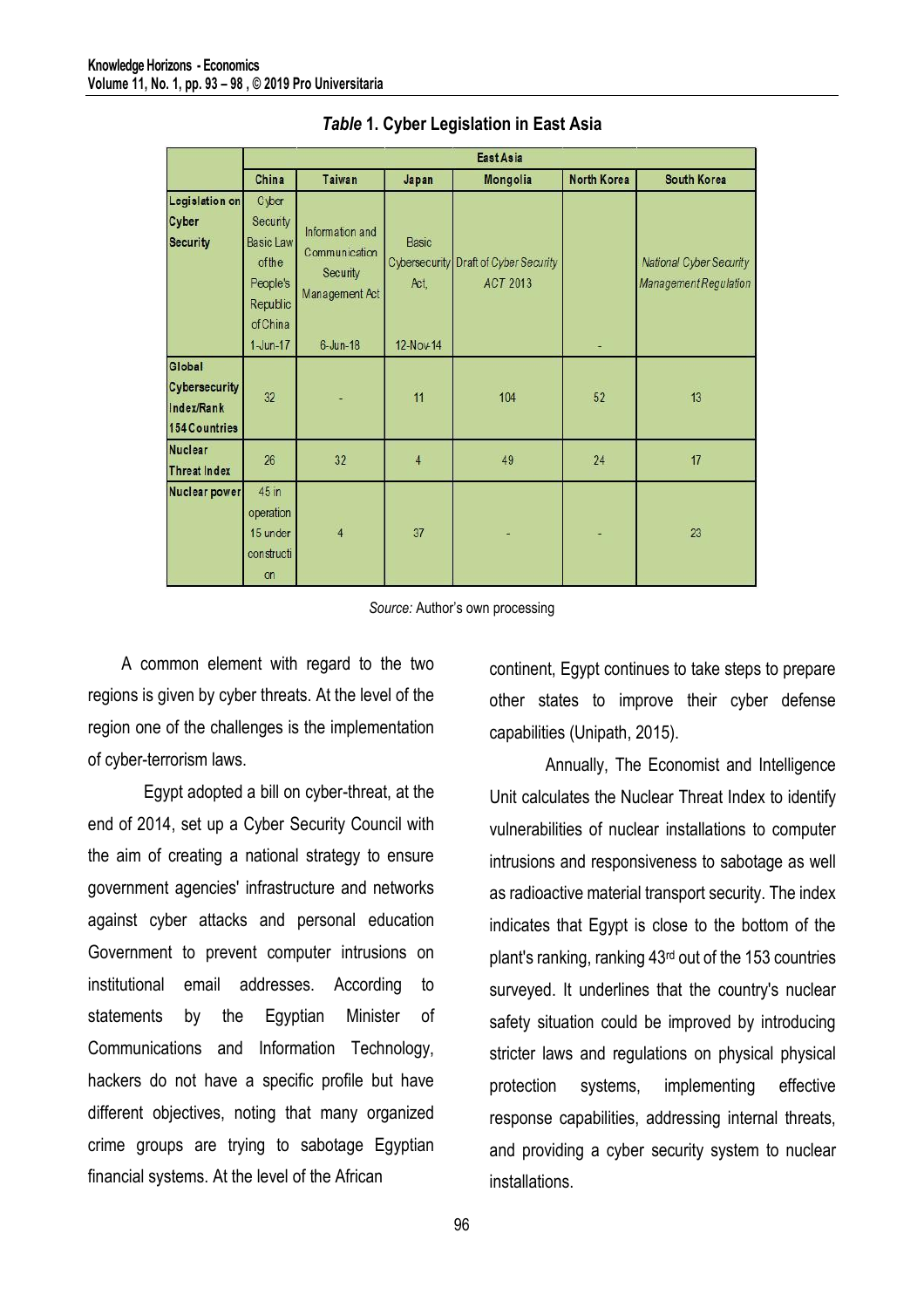| <b>North Africa</b>                                              |                                                        |                                   |              |                                                       |                                                                                                                          |  |  |  |  |
|------------------------------------------------------------------|--------------------------------------------------------|-----------------------------------|--------------|-------------------------------------------------------|--------------------------------------------------------------------------------------------------------------------------|--|--|--|--|
|                                                                  | Algeria                                                | Egypt                             | Libya        | Morocco                                               | <b>Tunisia</b>                                                                                                           |  |  |  |  |
| Legislation on<br><b>Cyber Security</b>                          | Penal Code:<br>Law for Post and<br>Telecommunications; | Cyber Crime<br>Law<br>June 5,2018 |              | National<br>Cyber<br>Security<br>Strategy<br>$Dec-12$ | Criminal Code;<br>The Telecommunication<br>Code;                                                                         |  |  |  |  |
|                                                                  | Law to Prevent and Combat<br><b>ICT Cybercrime</b>     |                                   |              |                                                       | Circular no 19 dated April<br>11, 2007 regarding<br>reinforcement of<br>cybersecurity measures<br>in public institutions |  |  |  |  |
| Global<br>Cybersecurity<br>Index<br><b>Rank/154</b><br>countries | 68                                                     | 14                                | 105          | 49                                                    | 40                                                                                                                       |  |  |  |  |
| <b>Nuclear Threat</b><br>Index                                   | 42                                                     | 43                                | 112          | 37                                                    | 30                                                                                                                       |  |  |  |  |
| Nuclear power                                                    |                                                        | 1                                 | $\mathbf{1}$ | 1                                                     |                                                                                                                          |  |  |  |  |

### *Tabel 2.* **Cyber Legislation in North Africa**

*Source:* Author's own processing

As can be seen in Table 2, Algeria ranked 42th in the ranking and its conditions could be similarly improved by implementing strong laws and regulations to address internal threats, improving intervention systems in situations of urgency and better security in cyberspace. Maroc is ranked on 37 with the possibility to improve its nuclear safety conditions, taking into account the potential levels of the radiological consequences of sabotage when developing protection measures, additional controls and limits for access to vital areas, measures to mitigate internal threats, implementation to respond to incidents of nuclear installations.

Cyber attacks on nuclear power plants pose a threat to any state, the explanation derives from the fact that taking over control of the plants and their use for criminal purposes can cause a

tragedy among the population, secondly, some countries export raw materials produced by the power plants and the diversion of these materials can cause economic losses.

## **CONCLUSIONS**

The two region there are several groups of hackers, and in most cases attacks have motivation monetary order. Types of attacks targeting companies are trojan password steal, backdoor attack, trojan dooper and others. This hostile activity against companies has led governments to adopt new laws or to propose draft laws to be adopted later.

The vulnerabilities in communications systems are also due to the fact that some of the